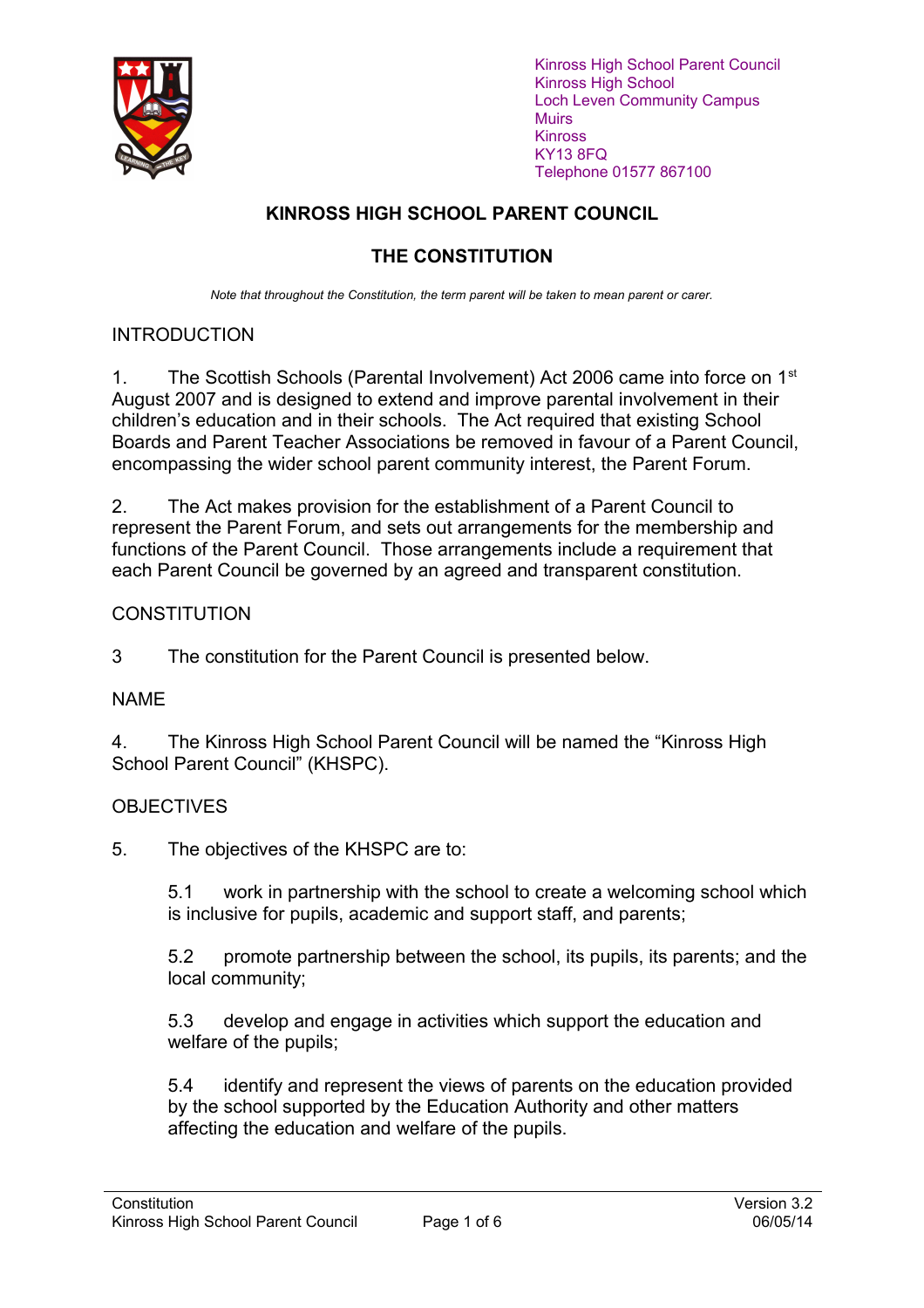

5.5 be consulted in and to contribute to the selection and appointment of senior academic staff at KHS.

6. In effect the KHSPC combines the activities of the old Kinross High School Board and the Parents Teacher Association (PTA) into a single body. Within the KHSPC the Events & Fundraising Committee (EFC) looks after the activities of the old PTA.

#### MEMBERSHIP OF THE KHSPC

7 The membership of the KHSPC will comprise parent members, school staff members and co-opted members.

8. There is no set limit to the size and membership of the KHSPC. However quorum is five members of whom three must be parent members and of those three, two must be office bearers.

9. Parent members of the KHSPC must be a parent of a pupil currently studying at Kinross High School. Any parent of a pupil studying at KHS may volunteer for nomination for election as a parent member of the KHSPC.

10. The KHSPC will normally and ideally comprise two parent member representatives for each academic year group. All parent members enjoy equal voting rights on the KHSPC.

11. Parent members will serve for maximum of four years without re-election. In addition and notwithstanding their time served on the KHSPC, each year the two longest serving parent members will normally stand down. They may offer themselves for re-election.

12. The Headteacher of KHS will normally be invited to join the KHSPC. In the Heateacher's absence a Depute Headteacher may represent the Headteacher at KHSPC meetings. The Headteacher has no voting rights on the KHSPC.

13. Two members of the teaching staff of KHS will normally be invited to join the KHSPC. The choice of each teaching staff member will be determined by the parent members of the KHSPC. The teaching staff members enjoy equal voting rights with other parent members of the KHSPC.

14. The KHSPC may co-opt additional members to the KHSPC or to it's subcommittees to support the activities of the KHSPC. Co-opted members may be drawn from the teaching and support staff in the school, the Parent Forum and from the wider local community. The co-opted members may be invited to serve for a time period as deemed necessary and agreed by the parent members of the KHSPC. Co-opted members enjoy equal voting rights with the parent members of the KHSPC.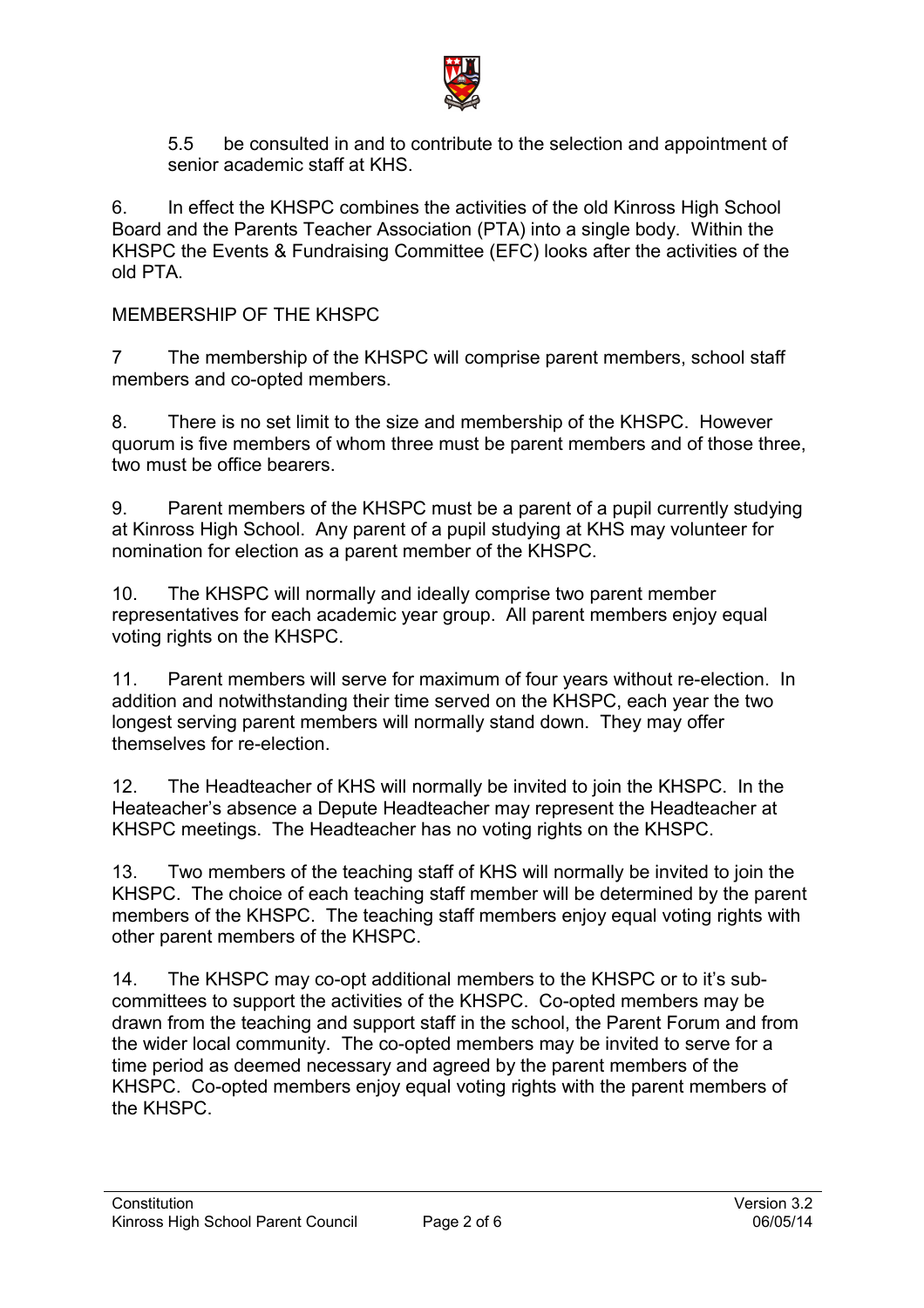

15. Community Councilors from within the Kinross High School catchment area may be invited to attend KHSPC meetings as the KHSPC deems appropriate. Community Councilors have no voting rights on the KHSPC.

16. The number of parent members on the KHSPC must always be greater than the combined number of teacher and co-opted members.

17. The membership arrangements of the EFC are discussed separately.

# OFFICE BEARERS

18. A Chairperson, Vice Chairperson and Treasurer of the KHSPC will be elected from and by the parent membership of the KHSPC.

19. The parent membership of the KHSPC may appoint or remove additional office bearers as circumstances deem necessary.

20. A Clerk to the KHSPC will be appointed by the KHSPC. The Clerk will carry out the duties of Secretary to the KHSPC and will receive financial remuneration accordingly from within KHSPC funds. The office of Clerk is open to any member of wider community and is not restricted to only parents of pupils studying at Kinross High School. As a paid employee of the KHSPC, the Clerk has no voting rights.

21. Office bearers will normally be selected and reselected by the voting membership of the KHSPC on an annual basis. There is no limit to the number of years a parent member may be an office bearer.

22. The arrangements for the office bearers of the EFC are discussed separately.

### ELECTION OF PARENT MEMBERS

23. Parent members are elected by open majority vote at the AGM. Written and seconded nominations for parents standing for election to the KHSPC are to be forwarded to the Clerk of the KHSPC a minimum of fourteen days before the date of the AGM. Two parent members will normally be elected to the KHSPC at each AGM.

#### KHSPC MEETINGS

24. The KHSPC will normally meet at least twice in every school term. Additional meetings will be called by the Chair as deemed necessary. Sufficient notice of the meeting will be disseminated noting the date, time and venue for the meeting. Quorum for a KHSPC meeting will be a minimum of five with three being parent members and at least two of these being office bearers.

25. Each meeting will follow a standard agenda which will be disseminated in advance of the meeting.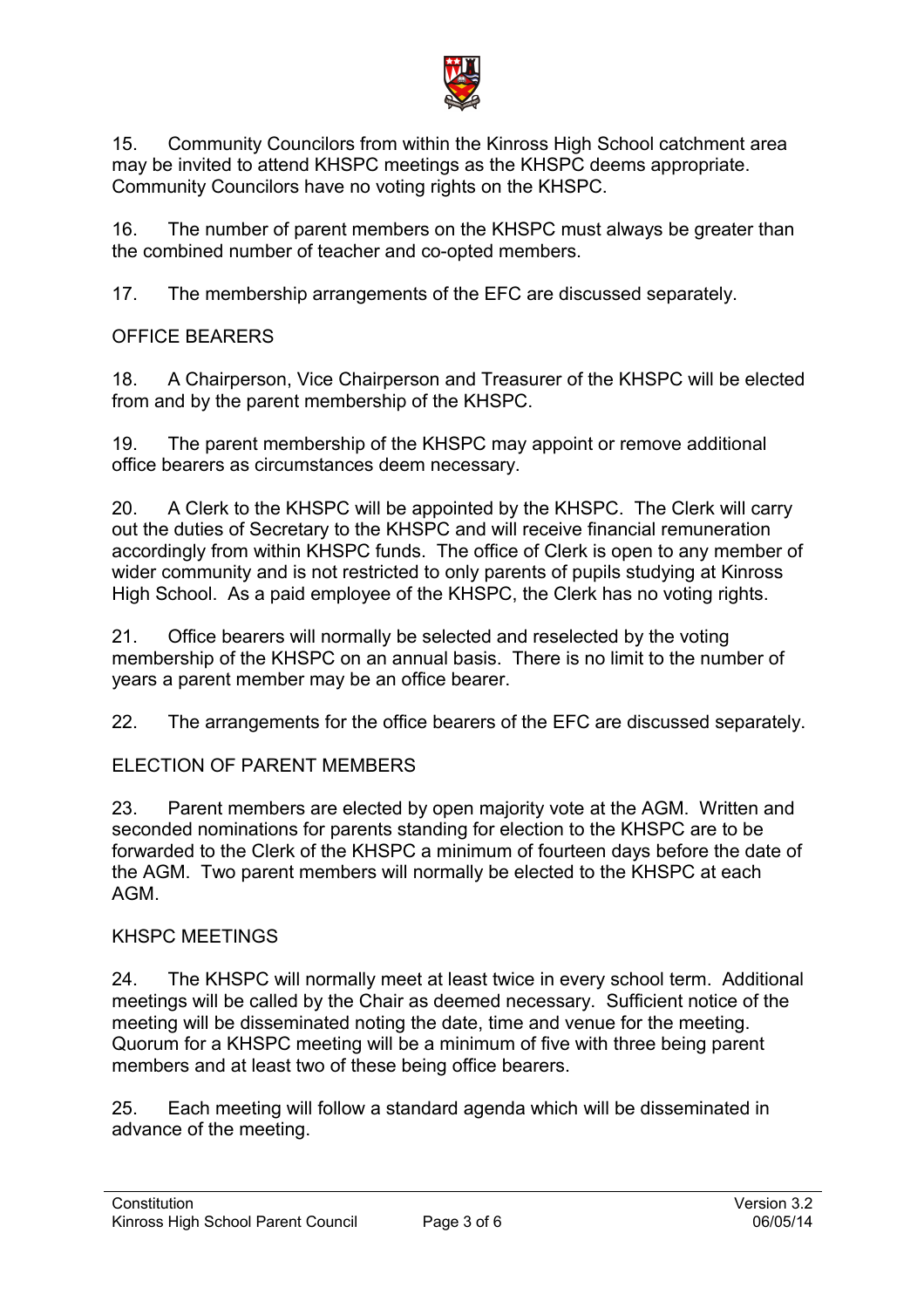

26. Should a vote be necessary to make a decision, each parent and co-opted member at the meeting will have one vote, with the Chairperson having a casting vote in the event of a tie.

27. The minutes of KHSPC meetings will be available to the Parent Forum and the wider public. The Clerk will ensure that copies are available from the school office and posted on the school website. In addition the Clerk will provide copies to each member of the KHSPC.

28. Meetings of the KHSPC shall normally be open to the public, unless an item is considered by the Chairperson to be of a sensitive or confidential nature, in which case only members of the KHSPC and the Headteacher, or his or her representative, may attend.

#### SELECTION AND APPOINTMENT OF SENIOR ACADEMIC STAFF

29. The KHSPC will be consulted in and will fully contribute to the selection and appointment of the Headteacher at Kinross High School. The KHSPC representation in the selection and appointment process will be a minimum of fifty per cent, in effect maintaining an equal status with the selection and appointment representatives of the Education Authority.

30. The Chair and Vice Chair will normally but not necessarily represent the KHSPC and therefore the Parent Forum in the selection and appointment process.

#### ANNUAL GENERAL MEETING

31. The KHSPC is accountable to the Parent Forum for KHS and will make a formal report on its activities on behalf of all the school, pupils and parents, at the Parent Forum AGM.

32. An AGM will be held in early in the summer term of each year. Due notice of the AGM including details of agenda, date, time, and place will be promulgated to members of the Parent Forum.

33. The AGM will be chaired by the Chairperson of the KHSPC and will normally follow the standard agenda outlined below:

33.1 The Chairperson's report on the work of the KHSPC and its committees over the previous year and its outline plans for the forthcoming year;

33.2 The Treasurer's financial report, approval of the accounts and appointment of the auditor.

33.3 Election of the new KHSPC parent members and election of office bearers.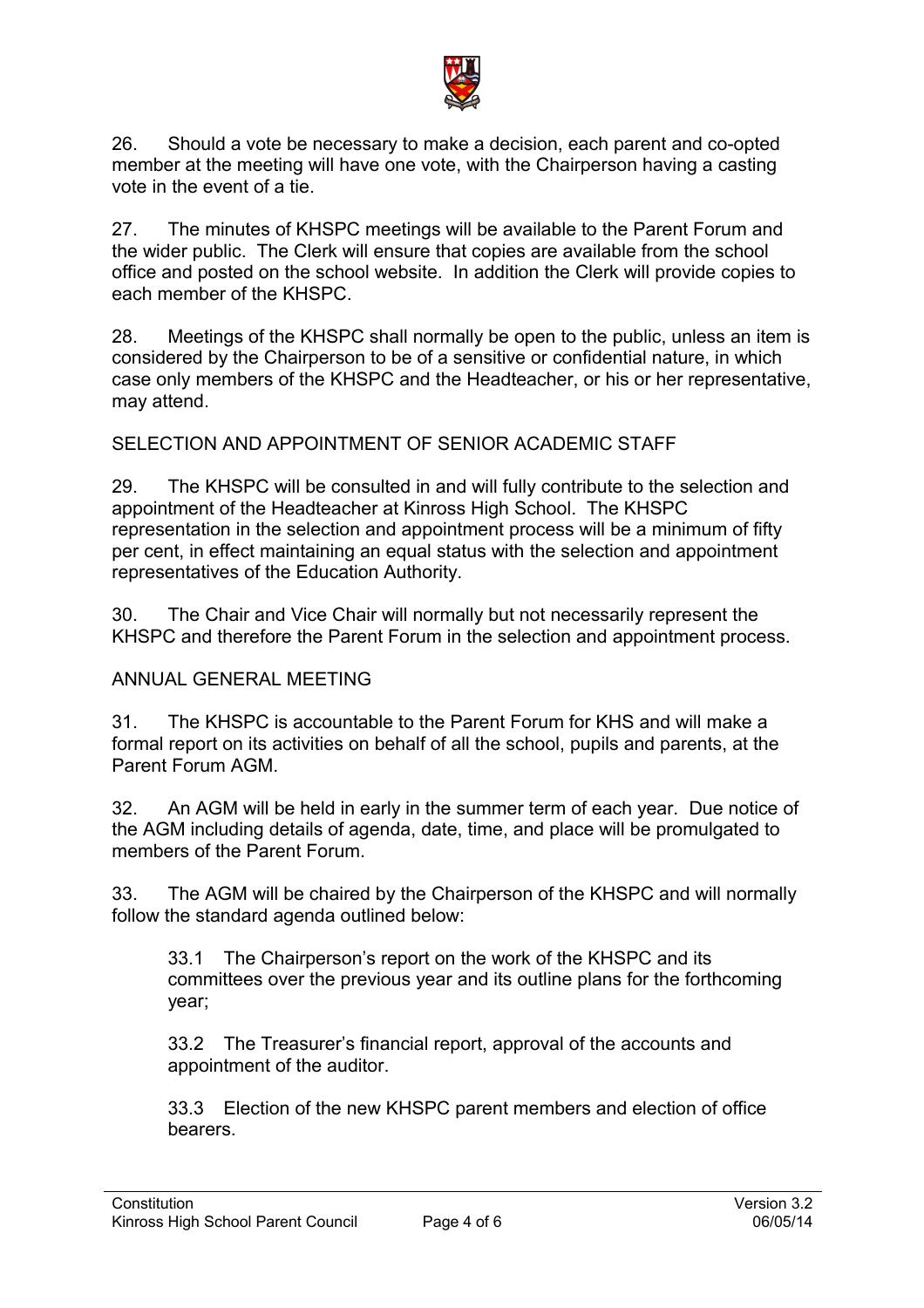

33.4 Any other competent business:

33.4.1 Items tabled in writing to the Clerk in advance of the AGM;

33.4.2 Items tabled verbally from the floor of the AGM.

## FINANCE

34. The KHSPC Treasurer will manage separate bank or building society accounts in the name of the KHSPC, dealing with public and non-public funds separately. Withdrawals will require the signature of the Treasurer and one other of three named parent office bearers.

35. In the transitional period a public account will accommodate grant funding from the Education Authority alone. A non-public account will accommodate funds generated from within the activities of the KHSPC, in effect the funds generated by the former Parent Teacher Association component of the new KHSPC. These accounts will be managed and administered as separate entities.

36. The Treasurer will keep an accurate record of income and expenditure for both sets of accounts, and will provide a summary of each at KHSPC meeting. The Treasurer will prepare full annual accounts for presentation at the AGM. The KHSPC accounts will be audited by an auditor appointed at the preceding AGM.

37. The KHSPC will be responsible for ensuring that all monies are used in accordance with the objectives of the KHSPC as declared in the constitution.

38. The Education and Children's Services Department of Perth and Kinross Council will on an annual basis grant public funding to the KHSPC, to a level commensurate with that routinely provided to the old School Board.

39. Should the KHSPC cease to exist, any remaining funds in either account will be passed to the Headteacher of Kinross High School to be used for the explicit benefit of the extra mural activities of the school.

40. The EFC will manage separate bank or building society accounts in the name of the KHS EFC. The arrangements for the management and administration of EFC funds are discussed separately.

### PUBLIC LIABILITY INSURANCE

41. The Education Authority provides public liability insurance arrangements in support of the KHSPC. In addition the EFC maintains and funds further public liability insurance in support of the EFC's fund raising activities. The arrangements for EFC public liability insurance are discussed separately.